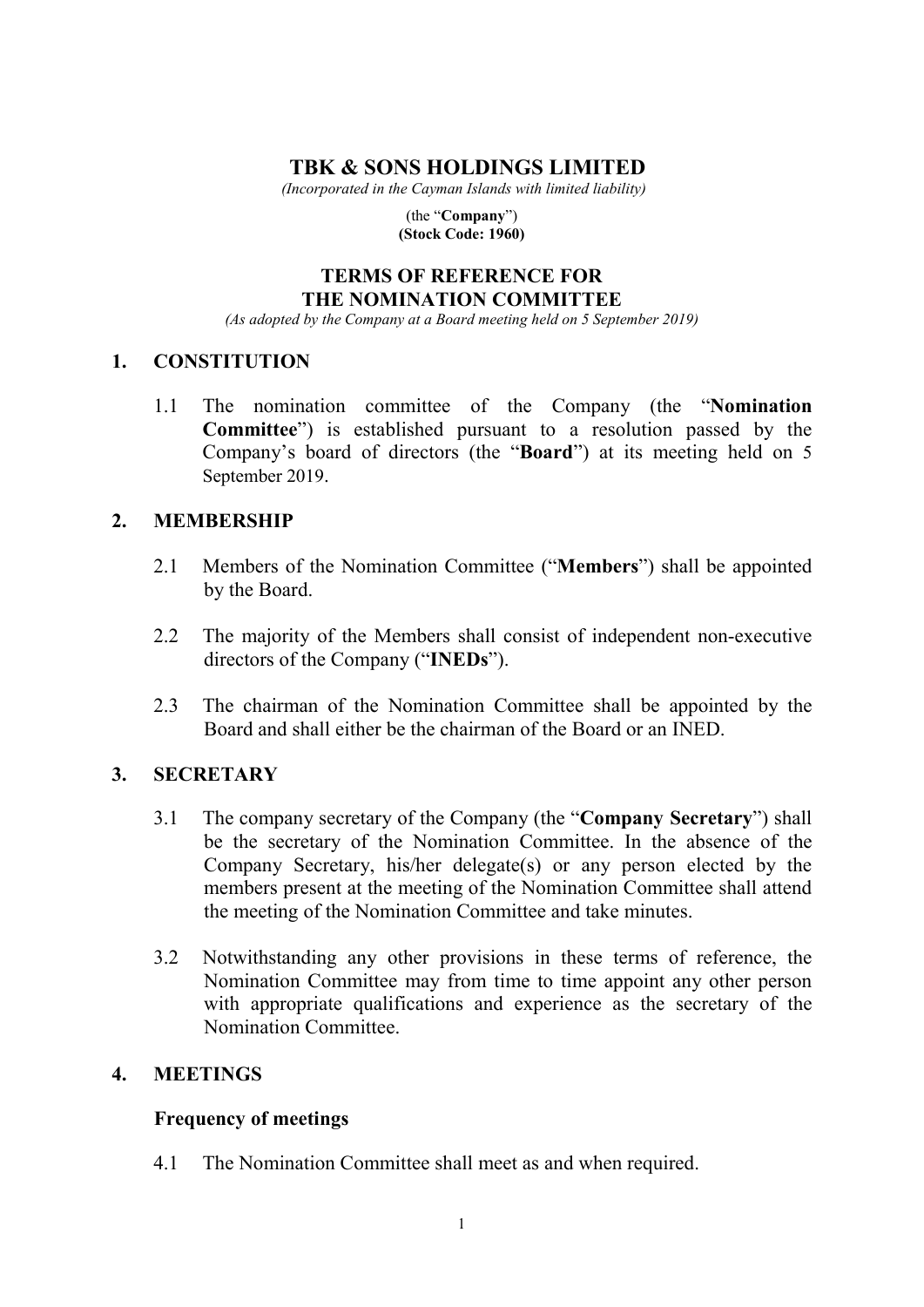#### **Notice of meetings**

- 4.2 A meeting of the Nomination Committee may be convened by any of its Members or by the Company Secretary on request of any of the Members.
- 4.3 Notice of any meetings, confirming the venue, time and date, must be given at least 7 days prior to any such meeting being held, unless all Members waive such notice. If a meeting is called by a shorter notice, it shall be deemed to have been duly called if it is so agreed by a majority of the Members. A Member who attends such a meeting shall deem to agree to the shorter notice. Notice of any adjourned meetings is not required if the adjournment is less than 14 days.
- 4.4 Agenda and accompanying supporting papers shall be sent to all Members and to other attendees as appropriate at least 3 days before the date of the Nomination Committee meeting (or such other period as the Members may agree).
- 4.5 The Nomination Committee shall ascertain at the beginning of each meeting the existence of any conflicts of interest and minimise them accordingly.

#### **Quorum**

4.6 The quorum for meetings of the Nomination Committee shall be any two Members.

# **Mode of meetings**

4.7 Meetings could be held in person, by telephone or by video conference. Members may participate in a meeting by telephone or through other electronic means of communication provided that all persons participating in the meeting are capable of hearing each other.

#### **Resolutions and minutes**

- 4.8 Resolutions of the Nomination Committee at any meetings shall be passed by a majority of votes of the Members present.
- 4.9 A resolution in writing signed by all the Members shall be as valid and effectual as if it had been passed at a meeting of the Nomination Committee duly convened and held.
- 4.10 Full minutes of the Nomination Committee shall be kept by a duly appointed secretary of the meeting (who should normally be the Company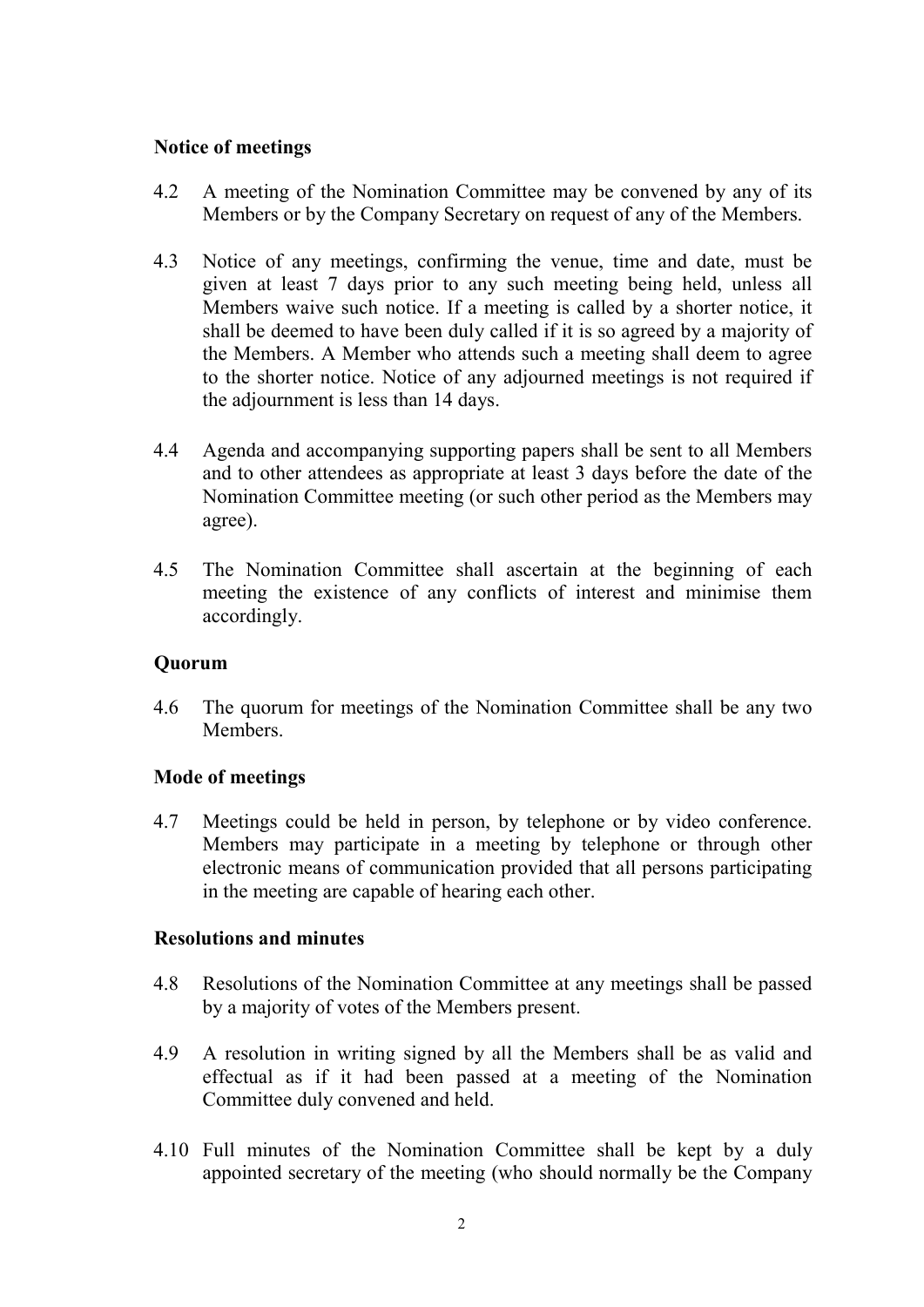Secretary) and shall be available for inspection by any Member and/or any director of the Company at any reasonable time on reasonable notice. Draft and final versions of minutes of Nomination Committee meetings shall be sent to all Members for their comment and records respectively, in both cases within a reasonable time after the meeting. The final version of the minutes shall be signed by the Chairman of the Nomination Committee or the chairman of the Nomination Committee meeting as appropriate.

#### **5. ATTENDANCE AND VOTING AT MEETINGS**

- 5.1 At the invitation of the Nomination Committee, the chairman of the Board and/or the Chief Executive Officer of the Company (if not a Member), the other directors of the Company, external advisers and other persons may attend all or part of any meetings.
- 5.2 Only Members are entitled to vote at the meetings.

# **6. ANNUAL GENERAL MEETING**

6.1 The Chairman of the Nomination Committee or a Member, shall attend the Company's annual general meeting ("**AGM**") and be prepared to respond to questions of the shareholders of the Company ("**Shareholders**") on the Nomination Committee's activities and its responsibilities. If the Chairman of the Nomination Committee is unable to attend, a Member (who must be an INED) shall attend the AGM. Such person shall be prepared to respond to any Shareholder's questions at the AGM on the Nomination Committee's activities.

#### **7. CONTINUING APPLICATION OF THE ARTICLES OF ASSOCIATION OF THE COMPANY**

7.1 The Company's articles of association (as amended from time to time) regulating the meetings and proceedings of all directors of the Company so far as the same are applicable and are not replaced by the provisions in these terms of reference shall apply to the meetings and proceedings of the Nomination Committee.

#### **8. RESPONSIBILITIES AND POWERS**

The Nomination Committee shall have the following duties and powers:

8.1 to review the structure, size and diversity (including without limitation, gender, age, cultural and educational background, skills, knowledge, professional qualifications and industry experience) of the Board at least annually and make recommendations on any proposed changes to the Board to complement the Company's corporate strategy;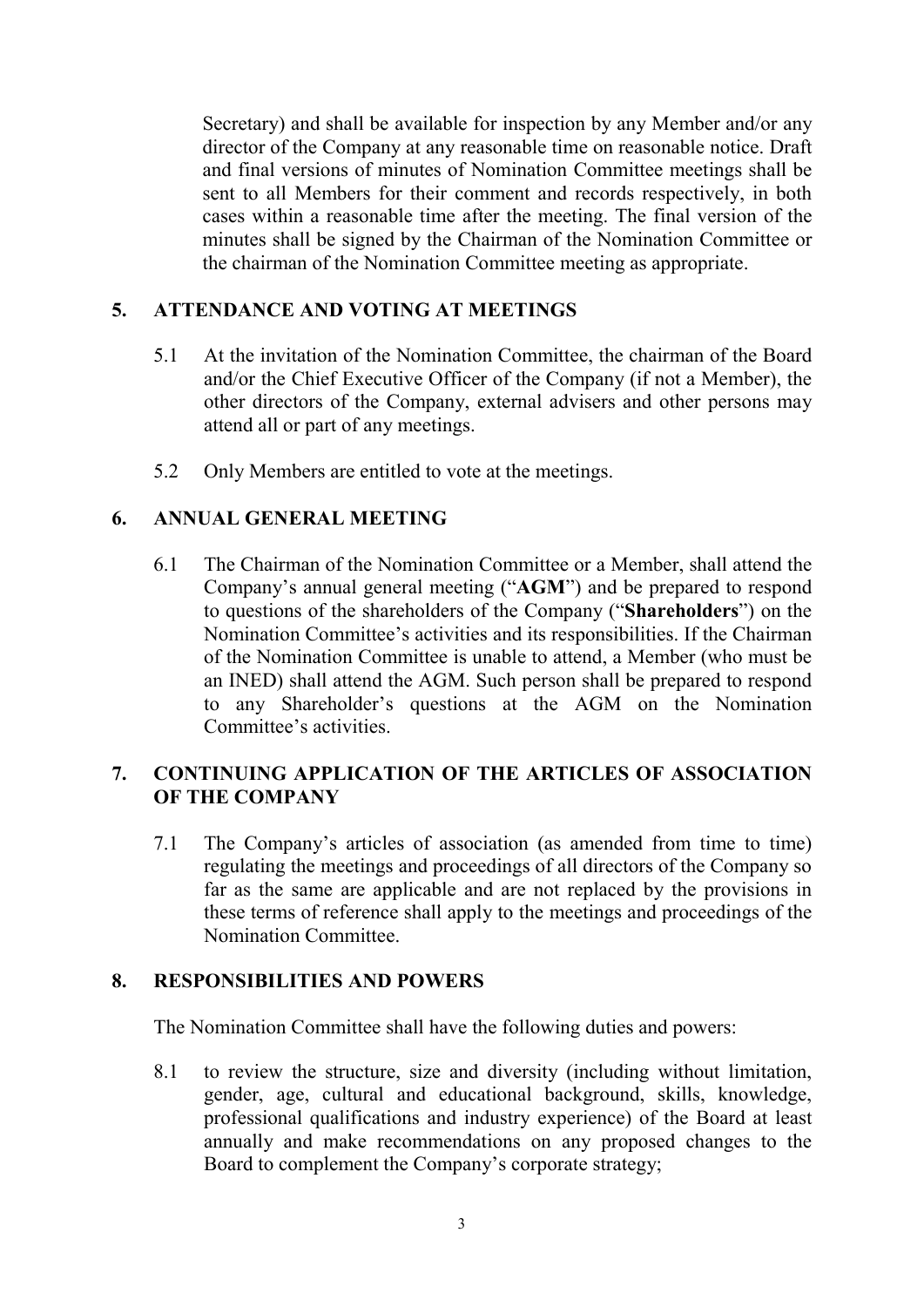- 8.2 to identify individuals suitably qualified to become Board members and select or make recommendations to the Board on the selection of individuals nominated for directorships. In identifying suitable candidates, the Nomination Committee shall consider candidates on merits and contribution to the Board, with due regard to the Company's Nomination Policy and Board Diversity Policy (as defined below);
- 8.3 to assess the independence of INEDs;
- 8.4 to make recommendations to the Board on the appointment or reappointment of directors and succession planning for directors of the Company, in particular the chairman of the Board and the Chief Executive Officer of the Company;
- 8.5 to consider other topics, as defined by the Board;
- 8.6 to review the policy of the Board in regard to the selection criteria and nomination procedure to nominate suitable candidates to the Board for consideration and make recommendations to shareholders for elections as directors of the Company (the "**Nomination Policy**");
- 8.7 to develop and review the policy of the Board on diversity (the "**Board Diversity Policy**") and measurable objectives for implementing such policy from time to time and adopted by the Board and to review progress on achieving the objectives; and
- 8.8 to make disclosure on the Board Diversity Policy and Nomination Policy in the Company's annual report.

# **9. REPORTING**

9.1 The Nomination Committee shall report back to the Board after each meeting on all matters within its responsibilities, unless there are legal or regulatory restrictions on their ability to do so (such as a restriction on disclosure due to regulatory requirements).

# **10. AUTHORITY**

10.1 The Nomination Committee shall have access to sufficient resources to perform its duties and, where necessary, shall seek independent professional advice  $N_{\text{ote}}$  i, at the Company's expense, to perform its responsibilities.